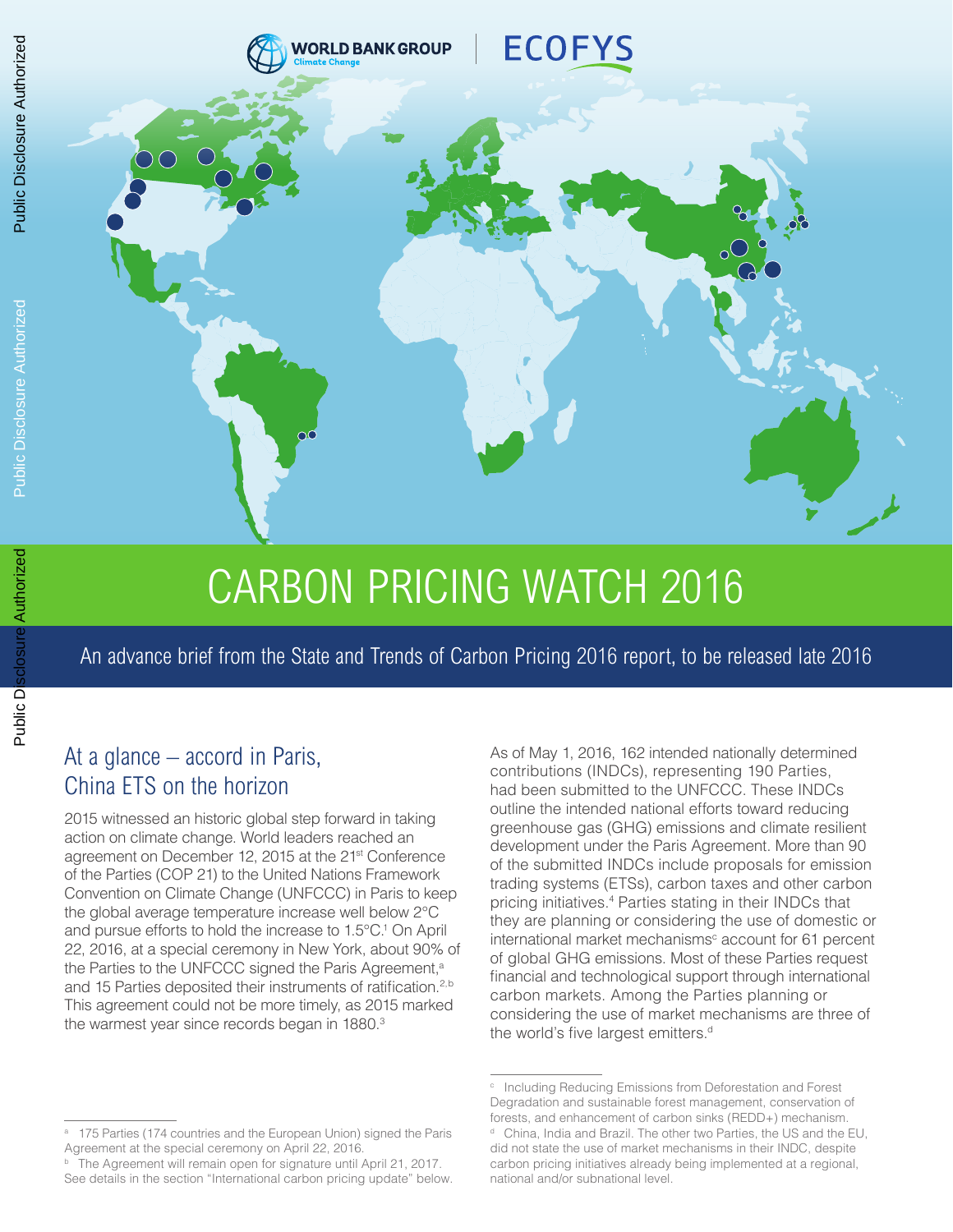



Ahead of the COP in Paris, an unprecedented alliance of Heads of State, city and state leaders, with the support of heads of leading companies, joined forces to urge countries and companies to put a price on carbon.5 In addition, Paris saw the launch of the Carbon Pricing Leadership Coalition (CPLC).<sup>6</sup> The CPLC brings together governments, business and non-government organizations (NGOs) that seek to take action to accelerate the global uptake of carbon pricing.<sup>e</sup>

The launch of the G7 Carbon Market Platform<sup>7</sup> and the New Zealand-led declaration on carbon markets<sup>8</sup> during COP 21 also recognize the importance of carbon pricing initiatives in reducing GHG emissions. Furthermore, the global aviation sector may implement an international carbon offsetting mechanism in 2021, details of which are expected to be approved later this year. These initiatives all underscore the growing momentum for countries to voluntarily embrace carbon pricing to mitigate climate change and build climate resilience.

In 2016, about 40 national jurisdictions and over 20 cities, states, and regions, including seven out of the world's ten largest economies,<sup>f</sup> are putting a price on carbon, as displayed in Figure 1. These jurisdictions are responsible for almost a quarter of global GHG emissions.<sup>9</sup> On average, carbon pricing initiatives cover about half of the emissions in these jurisdictions. This translates to about 7 gigatons of carbon dioxide equivalent (GtCO<sub>2</sub>e) or about 13 percent of global GHG emissions, as displayed in Figure 2. This figure represents a threefold increase over the past decade.<sup>h</sup>

Since 2015, four new carbon pricing initiatives have been implemented or scheduled for implementation:

- The Republic of Korea ETS started on January 1, 2015;
- The Portugal carbon tax entered into force on January 1, 2015, covering all energy products used in non-EU ETS sectors:
- On January 1, 2016, British Columbia launched an ETS that will cover the liquefied natural gas (LNG) facilities that are currently under construction, once they become operational;
- Australia is back on the carbon pricing map with the introduction of a safeguard mechanism to limit and price emissions on July 1, 2016. This establishes a new ETS, following the abolishment of the Australian Carbon Pricing Mechanism in 2014.

A major step forward for carbon pricing took place in 2015 with China developing its plans for a national ETS. The Chinese President Xi Jinping announced in September 2015<sup>j</sup> that the national ETS will commence in 2017.<sup>9</sup> Early unofficial estimates show that following this launch, about half of global GHG emissions will be generated by jurisdictions that are putting a price on carbon.<sup>k</sup> Furthermore, emissions covered by carbon pricing initiatives are estimated to almost double from 13 percent to about 25 percent of global GHG emissions, as illustrated in Figures 2 and 4.

<sup>e</sup> The Carbon Pricing Leadership Coalition (CPLC) is a voluntary partnership of governments, businesses, and civil society organizations that works to catalyze action toward the successful design and implementation of carbon pricing initiatives around the world, helping maintain competitiveness, create jobs, encourage innovation, and achieve meaningful emissions reductions. Launched in 2015 at COP 21, the Coalition brings together leaders from government and business to build the evidence base for successful carbon pricing; to mobilize business support; and to have constructive dialogues, country by country, about how to advance effective carbon pricing. 25 governments and over 100 leading businesses and strategic partners have thus far joined the CPLC to contribute to these efforts.

The seven economies are the United States, China, Japan, Germany, UK, France and Italy. Carbon pricing initiatives are implemented at a subnational level in the United States and China. The world's largest economies were determined using the World Bank's gross domestic product data for 2014.

<sup>&</sup>lt;sup>9</sup> Figures as of May 1, 2016. For the purpose of the Carbon Pricing Watch, carbon pricing refers to initiatives that put an explicit price on GHG emissions. Carbon prices are therefore expressed as a value per ton of CO<sub>2</sub>e.

h In 2006, carbon pricing initiatives covered 4 percent of annual global GHG emissions; in 2016, this figure stands at 13 percent.

<sup>&</sup>lt;sup>i</sup> For further details on the Republic of Korea ETS and Portugal carbon tax, please refer to Kossoy et al., *State and Trends of Carbon Pricing*, September 2015.

This announcement was made on September 25, 2015 as part of the "United States (US)-China Joint Presidential Statement on Climate Change."

<sup>&</sup>lt;sup>k</sup> The authors estimate that the emissions to be covered under the Chinese national ETS will be about half of China's national GHG emissions, based on the sector scope, as stated in the "US-China Joint Presidential Statement on Climate Change" and public emissions data from the International Energy Agency. Others informed researchers have judged that the GHG emissions coverage will be about 40-60% of China's total GHG emissions. These estimates have not been validated by Chinese authorities.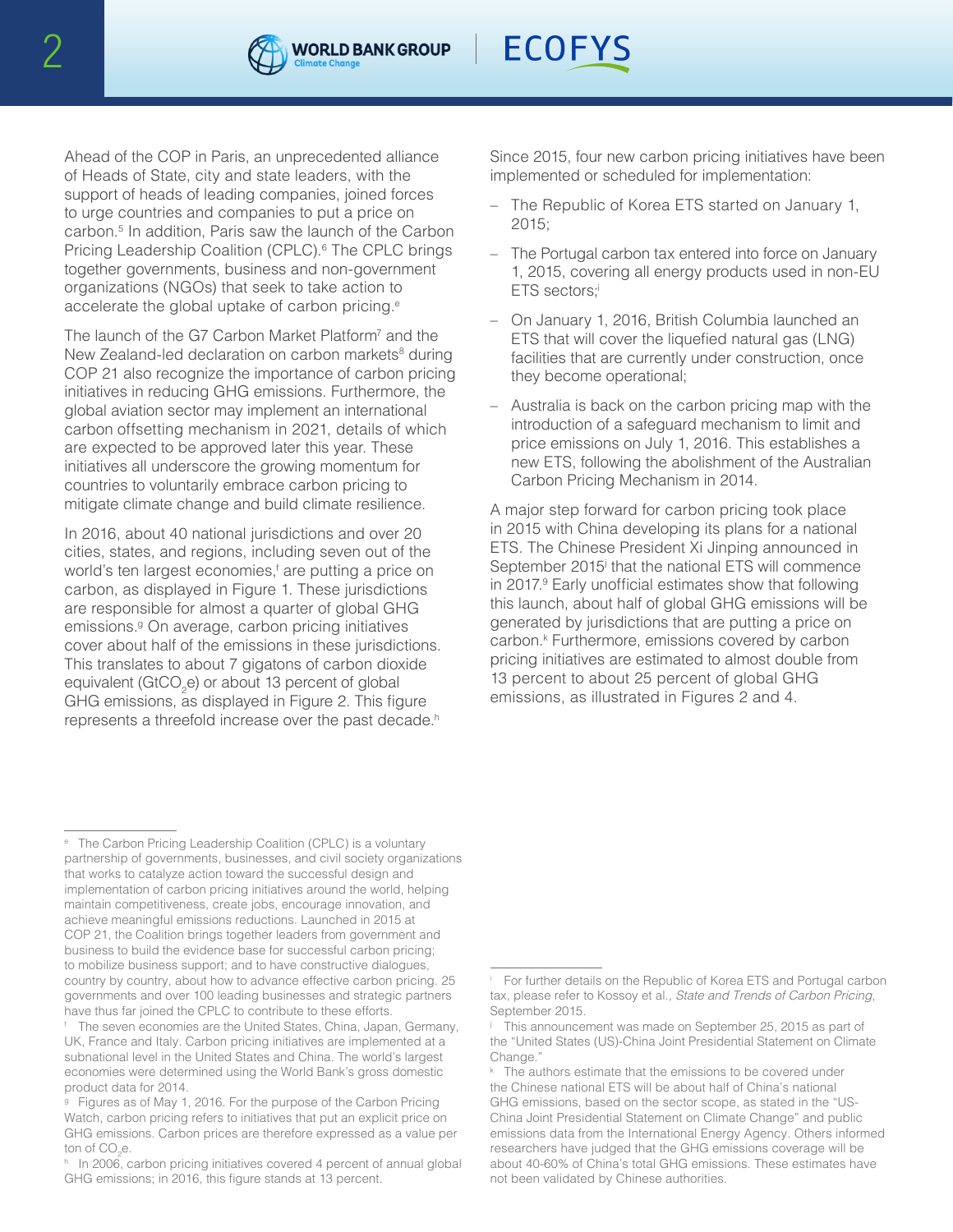



In addition, Mexico announced the framework for a registry of national emissions that, together with other existing policies, will allow the implementation of a national carbon market starting in 2018. Canada is exploring options for carbon pricing on a national level. Manitoba, Ontario and Québec signed a memorandum of understanding that stated their intention to link their ETSs under the Western Climate Initiative. Alberta is planning to transition to an economy-wide carbon pricing system from January 1, 2017. At the same time, initiatives in South Africa and Kazakhstan have experienced setbacks over the past year.<sup>1</sup>

In 2015, governments raised about US\$26 billion in revenues from carbon pricing initiatives.m This represents a 60% increase compared to the revenues raised in 2014, which was estimated to be about US\$16 billion. As shown in Figure 3, the observed carbon prices span a wide range from less than US\$1/tCO<sub>2</sub>e to US\$137/tCO<sub>2</sub>e. About three quarters of the covered emissions are priced at less than US\$10/tCO<sub>2</sub>e. The total value of ETSs and carbon taxes in 2016 is just below US\$50 billion, similar to the value reported in the *State and Trends*  of Carbon Pricing 2015.<sup>n</sup> This relative stability is due to increases in various carbon tax rates being offset by the temporary suspension of the Kazakhstan ETS and

lower carbon prices in most ETSs. If the Chinese national ETS is implemented, early unofficial estimates suggest that the total value of ETSs and carbon taxes could potentially double to about US\$100 billion.<sup>o</sup>

Over 1,000 companies reported to CDP in 2015 that they are currently using an internal price on carbon or plan to do so within the next two years.10 Of these companies, 435 disclosed the use of internal carbon pricing in 2015—almost triple the number compared to 2014.11 The largest increases came from companies located in emerging markets—particularly Africa and Asia. On April 22, 2016, the United Nations Global Compact (UNGC) called for a minimum internal carbon price level of US\$100/tCO<sub>2</sub>e by 2020 in order to be consistent with a 1.5–2°C pathway.12 The corporate carbon price range reported to CDP in 2015 spans from US\$1/tCO<sub>2</sub>e to US\$357/tCO<sub>2</sub>e,<sup>13</sup> and six companies have disclosed that they are using price levels that are consistent with the UNGC recommendation.

Looking ahead, the implementation of the Paris Agreement could enable jurisdictions to expand their carbon pricing initiatives and facilitate cooperation. The alignment of domestic and international carbon pricing initiatives with other domestic-level climate mitigation actions will be a key priority. To continue to build momentum, the High Level Panel on Carbon Pricing, a group of government leaders and international organizations, set forward a global target to double the emissions covered by carbon pricing initiatives to 25 percent by 2020 and to double this coverage again within a decade.<sup>14</sup>

South Africa has delayed its carbon tax for another year and Kazakhstan has temporarily suspended its ETS.

<sup>m</sup> Authors' calculations, based on auction revenue reports of the different ETSs, payments into Alberta's Climate Change and Management Fund, and the annual budget of governments with carbon taxes in place.

<sup>&</sup>lt;sup>n</sup> The total value of the ETS markets was estimated by multiplying each ETS's annual allowance volume for 2016, or the most recent yearly volume data, with the allowance price on April 1, 2016. The total value for carbon taxes was derived from official government budgets for 2016. Where the allowance volume (for an ETS) or budget information (for a carbon tax) was unavailable, the value of the carbon pricing initiative was calculated by multiplying the GHG emissions covered with the nominal carbon price on April 1, 2016. No information was available on the amount of emission reduction credits which could be generated under the Australian safeguard mechanism; therefore, this was not included in the value calculation.

<sup>&</sup>lt;sup>o</sup> The value was estimated based on the approximate emissions covered under the Chinese national ETS multiplied by the weighted average carbon price over all carbon pricing initiatives globally in 2016. This estimate has not been validated by Chinese authorities and is not based on official sources.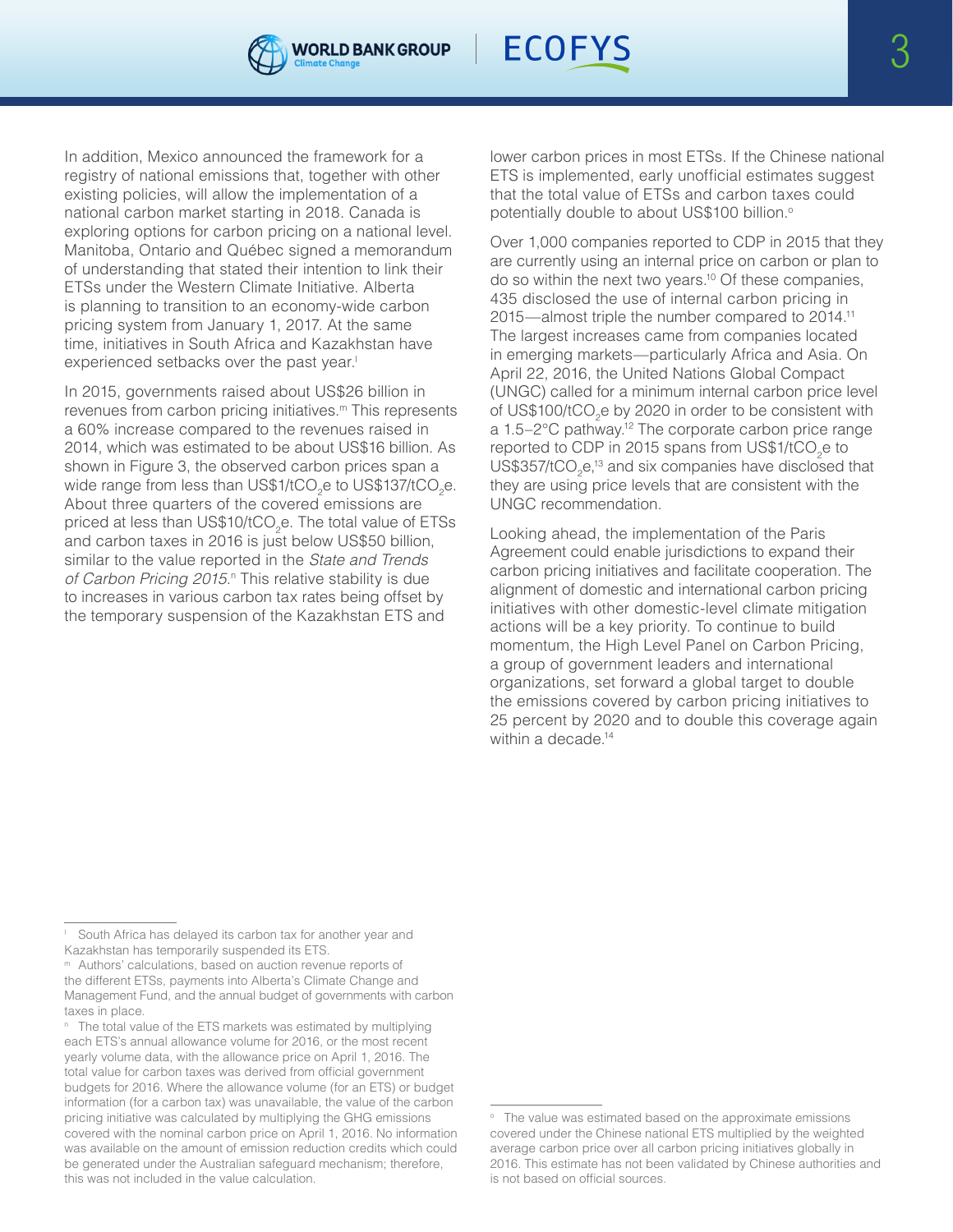



Figure 1. Summary map of existing, emerging and potential regional, national and subnational carbon pricing initiatives (ETS and tax)



The circles represent subnational jurisdictions. The circles are not representative of the size of the carbon pricing instrument, but show the subnational regions (large circles) and cities (small circles).

Note: Carbon pricing initiatives are considered "scheduled for implementation" once they have been formally adopted through legislation and have an official, planned start date.

National level Subnational level

22

 $22 -$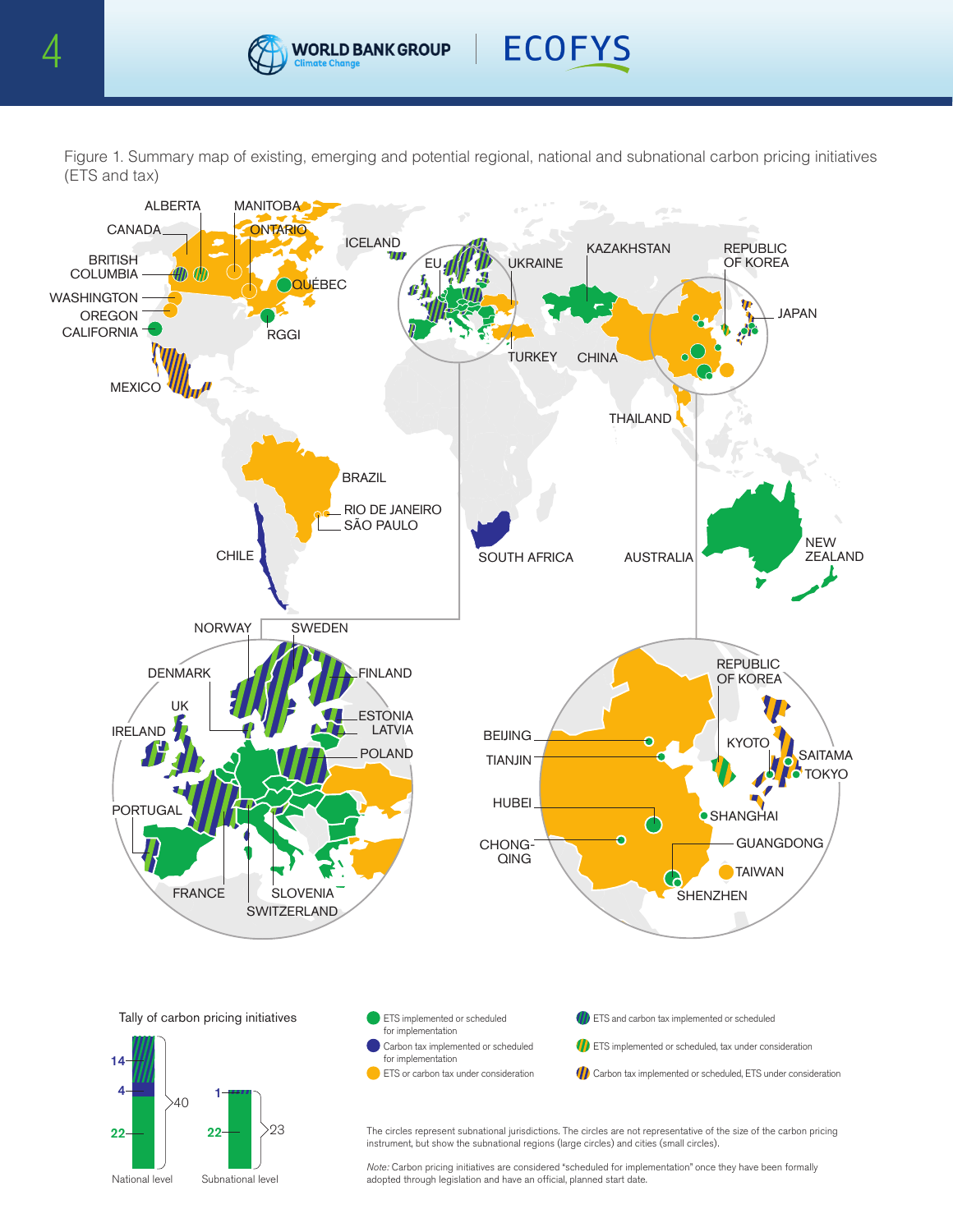



Figure 2. Regional, national and subnational carbon pricing initiatives: share of global emissions covered



Note: Only the introduction or removal of an ETS or carbon tax is shown. Emissions are given as a share of global GHG emissions in 2012. Annual changes in global, regional, national, and subnational GHG emissions are not shown in the graph. Data on the coverage of the city-level Kyoto ETS were not accessible and the British Columbia Greenhouse Gas Industrial Reporting and Control Act (GGIRCA) does not cover any emissions yet; their coverages are therefore shown as zero. The information on the Chinese national ETS represents early unofficial estimates based on the Chinese President's announcement in September 2015.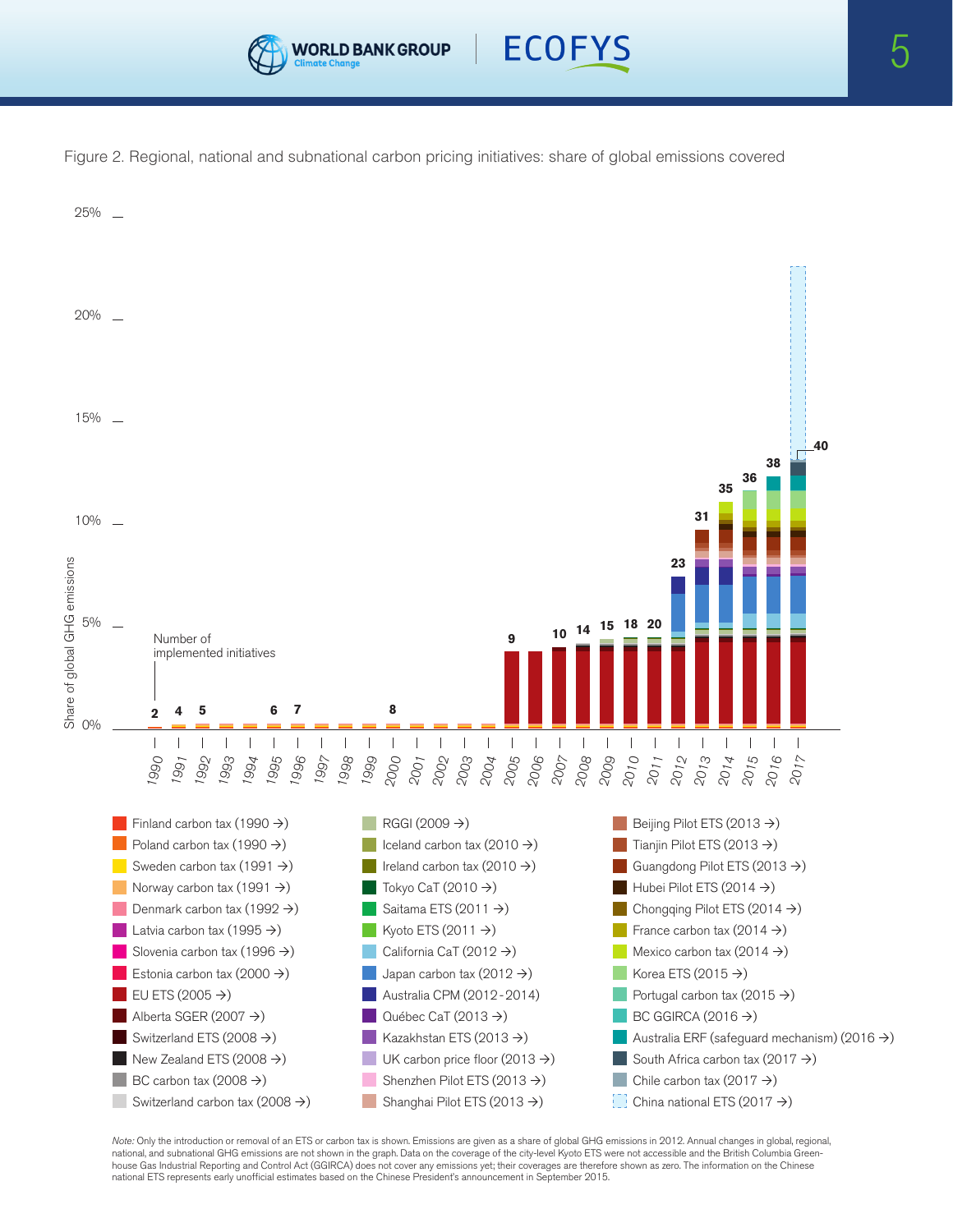



Figure 3. Prices in existing carbon pricing initiatives

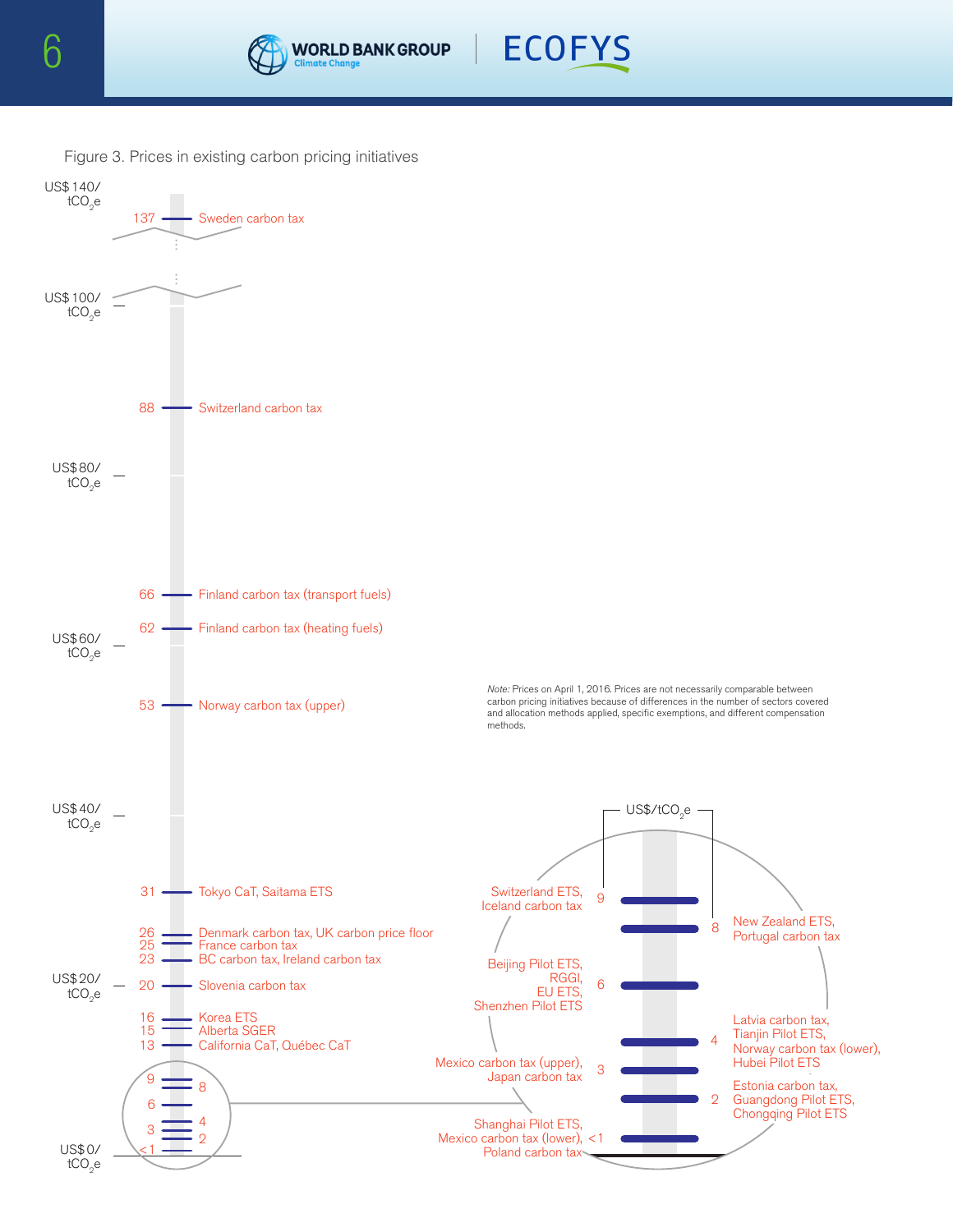

# The Paris Agreement and INDCs

As of May 1, 2016, 177 Parties have signed the Agreement, and 16 Parties have deposited their instruments for ratification.<sup>15</sup> The Agreement will remain open for signature until April 21, 2017. Any Party to the UNFCCC that has not signed the Agreement by then may deposit its instrument of accession after that date. A Party to the UNFCCC that has signed the Agreement may deposit its instrument of ratification, acceptance or approval following signature. The Agreement will enter into force when it has been ratified by at least 55 Parties to the UNFCCC that collectively account for at least 55 percent of global GHG emissions. Once the Agreement enters into force, its provisions will become legally binding on those Parties who have ratified it and its operation will be governed by the COP serving as the meeting of the Parties to the Paris Agreement.

INDCs were requested by the COP as part of laying the groundswell for the adoption of the Agreement. Of the 162 submitted INDCs, $P$  more than 90 include proposals for ETSs, carbon taxes and other carbon pricing initiatives.16 Parties stating in their INDCs that they are planning or considering the use of domestic or international market mechanisms<sup>q</sup> account for 61 percent of global GHG emissions. More specifically, five INDCs mention the use of domestic market mechanisms only, representing almost a quarter of the global emissions. Also, 96 INDCs state intentions to use international market mechanisms only; the Parties that submitted these INDCs account for about a third of the global emissions. Some INDCs also state that their pledged mitigation is dependent on the availability of market mechanisms on a bilateral, regional or international scale.<sup>17</sup>

Carbon pricing is mentioned in paragraph 137 of the COP decision, which recognises the "important role of providing incentives for emission reduction activities, including tools such as domestic policies and carbon pricing."

Article 6 of the Paris Agreement is particularly relevant for carbon markets. Article 6.1 recognizes that Parties can voluntarily cooperate in the implementation of their nationally determined contributions (NDCs)r to allow for higher ambition in mitigation and adaptation actions. Articles 6.2 to 6.7 introduce instances of such cooperative approaches.

Articles 6.2–6.3 cover cooperative approaches where Parties meet their NDCs by transferring mitigation outcomes internationally. Such transfers should be voluntary, promote sustainable development, and ensure environmental integrity. They should also follow accounting principles approved by the COP to avoid double-counting. The nature of the internationally transferred mitigation outcomes (ITMOs) has not yet been defined. ITMOs might cover outcomes from various existing and future market-based approaches, e.g., European Union Allowances (EUAs), credits from the Japanese Joint Crediting Mechanism, REDD+ credits, or mitigation outcomes issued from the new mechanism established under Article 6.4. Articles 6.2-6.3 thereby provide a basis for facilitating international recognition of cross-border applications of subnational, national, regional and international carbon pricing initiatives.

Articles 6.4-6.7 establish a mechanism for countries to contribute to GHG emissions mitigation and sustainable development. This new mechanism is under the authority and guidance of the COP serving as the meeting of the Parties to the Paris Agreement. It is open to all countries and the emission reductions can be used to meet the NDC of either the host country or another country. The mechanism is intended to incentivize mitigation activities by both public and private entities. It will go beyond offsetting, as it aims to deliver overall mitigation through voluntary contributions in a way that is yet to be clarified. A share of the proceeds from activities under the new mechanism will be used to cover administrative expenses. In addition, some of the proceeds will be disbursed to support the adaptation needs of developing countries that are particularly vulnerable to the adverse effects of climate change. The Subsidiary Body for Scientific and Technological Advice will work on the rules, modalities and procedures for this mechanism.

<sup>p</sup> Number of INDCs submitted as of May 1, 2016. EU-28 countries submitted a joint INDC on March 23, 2015.

q Including a Reducing Emissions from Deforestation and Forest Degradation and sustainable forest management, conservation of forests, and enhancement of carbon sinks (REDD+) mechanism.

<sup>r</sup> INDCs vs. NDCs: INDCs are voluntary statements which were invited by the COP without prescription related to form. NDCs are legally distinct and will be under the Agreement as and when it enters into force. They will be governed in the main by Article 4 of the Agreement. Each Party to UNFCCC who wishes to become a Party to the Agreement will have an obligation to communicate an NDC. The level of prescription attached to these will be determined by the negotiations of the operative elements of Article 4, which mainly take place under the Ad Hoc Working Group on the Paris Agreement.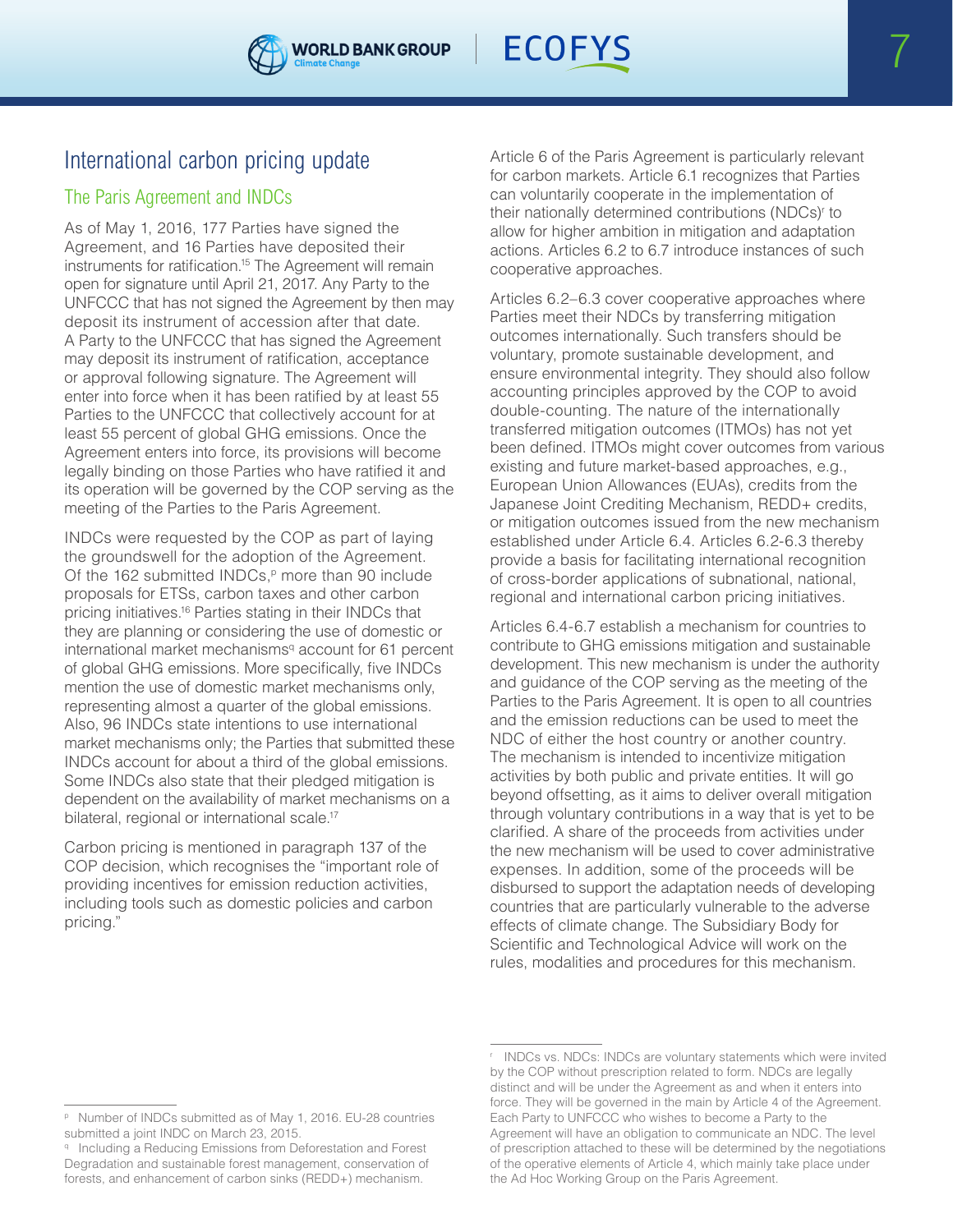



# Clean Development Mechanism and Joint Implementation

International demand for Kyoto credits—Certified Emission Reductions (CERs) and Emission Reduction Units (ERUs)—is almost exhausted. The European Union (EU), which was the biggest source of demand historically, has most likely already fulfilled its demand for international credits. In 2015, EU ETS installations exchanged just under 23 million CERs for EUAs. This means that to date, EU ETS installations have used almost 1.5 GtCO<sub>2</sub>e of CERs and ERUs of the total 1.6 GtCO<sub>2</sub>e allowed.<sup>18</sup> The remaining 0.1 GtCO<sub>2</sub>e of residual demand is likely to already be in the hands of EU ETS installations. No other substantial source of demand for CERs is available. Due to these conditions, half of the projects that had issued CERs by the end of 2012 ceased issuance beyond this date.19 The CDM Executive Board is investigating ways to broaden demand for CERs and participation in the CDM.20 Some carbon pricing initiatives at the national level still provide the possibility of demand for CERs, such as in Korea, Mexico and South Africa, although the demand is currently limited to domestic CERs. Also, paragraph 107 of the COP 21 decision encourages Parties to promote the voluntary cancellation of Kyoto credits. Additionally, some results-based finance (RBF) initiatives, where (a part of) the credits are not used by the buyer for compliance purpose, are additional sources of demand for CERs. The UNFCCC Secretariat estimates that the annual demand from RBF initiatives could amount to around 30 million CERs.<sup>21,s</sup> This includes initiatives such as the Norwegian Carbon Procurement Facility, and the World Bank's Pilot Auction Facility for Methane and Climate Change Mitigation, Carbon Partnership Facility and Carbon Initiative for Development.

## Results-based finance

The use of RBF mechanisms has continued to expand and develop. The Nitric Acid Climate Action Group was launched at COP 21 by the German Government. This initiative will purchase CERs generated from nitric acid emissions mitigation projects until 2020, on the condition that these projects will continue mitigation post-2020. Furthermore, on November 30, 2015, the World Bank announced the Transformative Carbon Asset Facility. Expected to be operational in late 2016, this facility will provide RBF to developing countries for the implementation of large scale emission reduction programs with a focus on sectoral or policy-level programs. The initial target funding of US\$500 million will support about 10-15 programs, and is expected to leverage over US\$2 billion of finance.<sup>22</sup> In addition, in March 2016, the Green Climate Fund Board decided to assess the applicability of RBF to sectors supported by the fund.23

# Aviation sector

At the Assembly that will take place from September 27–October 7, 2016, the International Civil Aviation Organization (ICAO) is expected to decide on a Global Market-Based Measure, which is part of the basket of measures to achieve carbon-neutral growth post-2020.24 If adopted, the Carbon Offsetting Scheme for International Aviation (COSIA) will start in 2021.<sup>25</sup> The CDM Executive Board, among others, is working with the ICAO on the design of the COSIA.26

# Regional, national, and subnational carbon pricing update

Carbon pricing has been implemented or is scheduled to commence in about 40 national and over 20 subnational jurisdictions, as displayed in Figure 1. As illustrated in Figure 3, the range of prices observed is broad, as each price reflects a different national or regional context. In 2015, carbon pricing raised about US\$26 billion<sup>t</sup> in government revenues—an increase of US\$10 billion, or 60%, compared to 2014. This trend is attributed to the growth in auction revenue in California and Québec as a result of expanded GHG coverage, and a substantial tax rate increase in France. Details on the main developments in carbon pricing over the past year are presented below.<sup>u</sup>

# Australia

The Emissions Reduction Fund (ERF) has been used since April 2015 by the Australian Government to purchase emission reduction credits from approved, voluntary emission reduction projects through an auction.27 To prevent the overall increase in domestic emissions, a safeguard mechanism will be added to the ERF from July 1, 2016, establishing an ETS. The safeguard mechanism requires facilities with annual emissions of over 100 kilotons CO<sub>2</sub>e to limit their emissions

s This does not include the potential demand from the new Nitric Acid Climate Action Group.

Authors' calculations, based on auction revenue reports of the different ETSs, payments into Alberta's Climate Change and Management Fund, and the annual budget of governments with carbon taxes in place.

<sup>&</sup>lt;sup>u</sup> Countries and regions are listed in alphabetical order.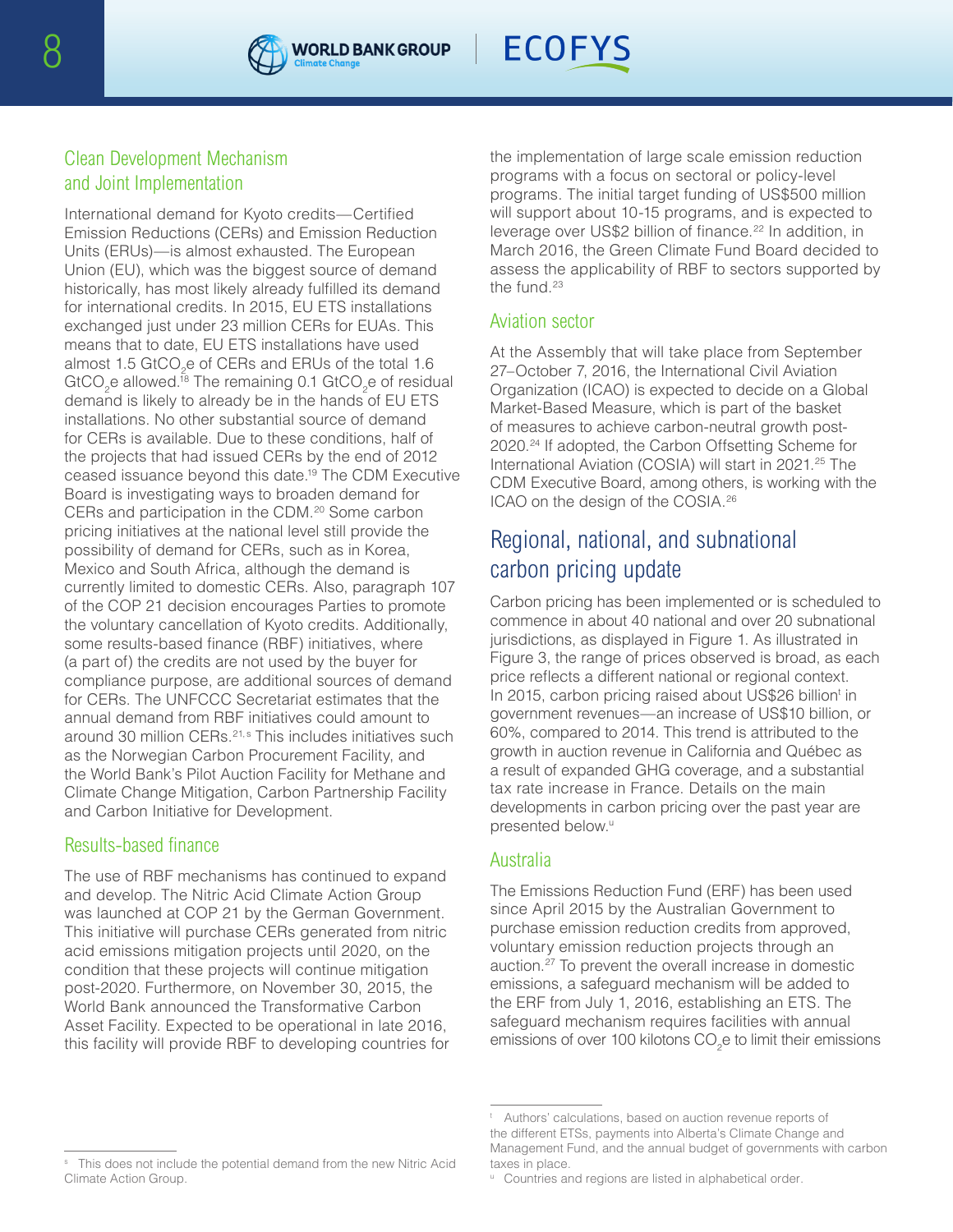



to their individual absolute baseline levels.28 Facilities that exceed their emission baseline levels can purchase and surrender Australian emission reduction credits for compliance.29 The Australian government intends to review the ERF and safeguard mechanism in 2017.30

# Canada

Back as a strong player in the climate space, carbon pricing is now under consideration on a national level in Canada. The "Vancouver Declaration on clean growth and climate change"31 released on March 3, 2016 includes a commitment to form several working groups, one of which will focus on carbon pricing mechanisms. These focus groups will make proposals for a national climate policy framework in fall 2016.

Developments on the provincial level in Canada include the entry into force of the Greenhouse Gas Industrial Reporting and Control Act (GGIRCA) in British Columbia on January 1, 2016. This established an ETS that will cover the LNG facilities currently under construction, once they become operational.32 Facilities under the GGIRCA will need to meet a GHG emission intensity target, purchase local offset credits or pay into a technology fund at a rate of CAN\$25/tCO<sub>2</sub>e (US\$19/tCO<sub>2</sub>e). The facilities will also be subject to the British Columbia carbon tax.

Alberta is planning to transition to an economy-wide carbon pricing system from January 1, 2017, increasing the overall coverage of carbon pricing from 45 percent of Alberta's GHG emissions to 78–90 percent. In 2017, a carbon tax of CAN\$20/tCO $_2$ e $^{33}$  (US\$15/tCO $_2$ e) will apply to facilities not covered by the Specified Gas Emissions Regulation (SGER)—the current carbon pricing initiative in Alberta. Facilities under the SGER that meet their compliance obligations through contributions to the Climate Change and Environmental Management Fund already faced this carbon price from January 1, 2016 onward.<sup>34</sup> The carbon price will further increase to  $\mathsf{CAN\$30/tCO}_2$ e (US\$23/tCO<sub>2</sub>e) for SGER and non-SGER facilities from January 1, 2017 and 2018, respectively. The economy-wide carbon price initiative will be revenue neutral. The new carbon pricing legislation is expected by spring 2016.35

Manitoba, Ontario, and Québec signed a memorandum of understanding that stated their intention to link their ETSs under the Western Climate Initiative.36 This follows separate announcements from Manitoba<sup>37</sup> and Ontario<sup>38</sup> in 2015 of their respective plans to introduce ETSs. Ontario published its draft ETS legislation on February 25, 2016.39 If it receives legislative approval, the ETS will be launched on January 1, 2017, covering 82 percent of Ontario's annual GHG emissions.40 The design and

scope of the Ontario ETS is similar to the California and Québec Cap-and-Trade Programs.41 With an expected carbon price of CAN\$18/tCO<sub>2</sub>e (US\$14/tCO<sub>2</sub>e) in the first year of operation, the Ontario ETS will generate about CAN\$1.9 billion (US\$1.5 billion) in revenue per year. The revenue will be invested in GHG emission reduction programs and energy efficiency programs.

# China

On September 25, 2015, the Chinese President announced that the Chinese national ETS will commence in 2017.42 To prepare for this launch, the National Development and Reform Commission has requested the reporting and verification of historical GHG data from 2013 to 2015 for the sectors that are to be included in the national ETS by June 30, 2016.<sup>43</sup> From these sectors, provinces are compiling a list of companies with an annual energy consumption of more than 10,000 standard coal equivalent in any year over 2013–2015—these companies will be potential candidates for inclusion in the national ETS. Guangdong44 and Chongqing45 have already published their lists. The seven pilot ETSs are to be merged into the national ETS under unified rules and a detailed transition plan is under development.46

Figure 4. Global coverage and annual value of carbon pricing initiatives



*Note:* the information on the Chinese national ETS represents early unofficial estimates based on the Chinese President's announcement in September 2015.

ETS is implemented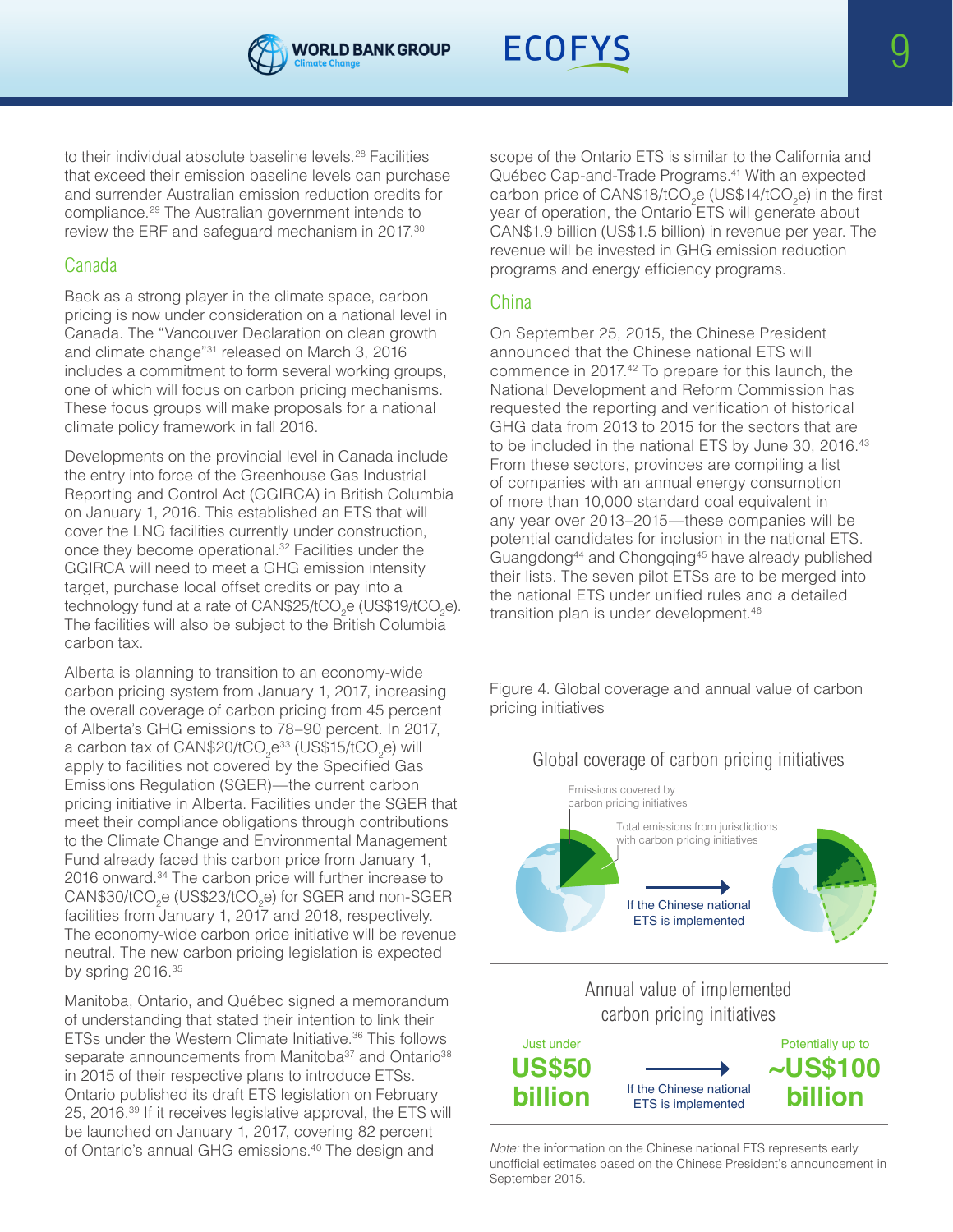



The pilot ETSs in Beijing, Chongqing, Guangdong, Hubei, Shanghai, Shenzhen and Tianjin have continued to evolve and some have expanded over the past year. In the Shanghai ETS pilot, the scope increased to cover the shipping sector,<sup>47</sup> while the Beijing ETS pilot expanded to cover the transport sector as well as power and cement companies in Chengde, Hebei, and Erdos and Hohhot in Inner Mongolia.<sup>48</sup> The mandatory participation emissions threshold was lowered in the Beijing ETS in 2015, from 10,000 tCO<sub>2</sub>e to 5,000 tCO<sub>2</sub>e.<sup>49</sup> In addition, changes were made to the coverage criteria in the Hubei pilot ETS. The ETS coverage criteria had been based on historical energy consumption over 2010–2011. However, in 2015, this timeframe was expanded to 2009–2014, leading to the inclusion of an additional 29 companies.<sup>50</sup> Despite the inclusion of additional companies, the 2015 cap in the Hubei ETS decreased from 324 MtCO<sub>2</sub>e in the previous year to 281 MtCO<sub>2</sub>e, in line with their mitigation ambition.51

The China Certified Emission Reduction (CCER) scheme has continued to grow: as of April 1, 2016, 501 CCER projects were registered, and a total of 27 MtCO<sub>2</sub>e of credits were issued by 100 of these projects.52 The total transaction volume of CCERs in the pilot ETSs was 36 MtCO<sub>2</sub>e, with the Shanghai ETS accounting for 71 percent of this volume.<sup>53</sup> The price of CCERs is dependent on the pilot ETS in which it can be used for compliance, ranging from RMB13/tCO<sub>2</sub>e to RMB33/tCO<sub>2</sub>e (US\$2–5/tCO<sub>2</sub>e).<sup>v</sup> The CCER prices are also influenced by quantitative limits on CCER usage for compliance purposes, which are between 5–10 percent of the annual emissions depending on the pilot ETS.

## EU

To provide greater price stability and predictability in the EU ETS, the market stability reserve was legislated in October 2015 and will start shaping the supply of allowances from January 2019.<sup>54</sup> In addition, in July 2015, the European Commission put forward a proposal to revise the EU ETS post-2020.<sup>55</sup> The key changes include an increase in the annual cap reduction factor from 1.74 to 2.2 percent, better targeted and updated rules for free allocation of allowances to sectors at the highest risk of carbon leakage, and the establishment of funds to finance low-carbon innovation in industry and modernization of the energy sectors in lower-income member states. The proposal does not include any provisions for the use of international credits after 2020. The other two legislative bodies of the EU, the European

Council and Parliament, are currently discussing the proposal. So far, the proposal has not led to a significant increase in the EUA price, due to the persisting oversupply in the EU ETS. The EUA price was  $\mathrm{\epsilon}$ 5/tCO<sub>2</sub>e (US\$6/tCO<sub>2</sub>e) on April 1, 2016.

# Finland

In January 2016, the carbon tax rate for light and heavy fuel oil, coal and natural gas increased from  $€44/tCO<sub>2</sub>$ (US\$50/tCO<sub>2</sub>) to  $\epsilon$ 54/tCO<sub>2</sub> (US\$62/tCO<sub>2</sub>). The purpose of the increase is to encourage the use of biomass and low emissions heating fuels, and improve the competitive position of peat and natural gas, especially compared to coal.<sup>56</sup>

## France

The carbon tax in France puts a carbon price on the use of fossil fuels not covered by the EU ETS, such as in the residential, service and transport sectors. The carbon tax rate increased from €14.5/tCO<sub>2</sub> (US\$17/tCO<sub>2</sub>) to €22/tCO<sub>2</sub> (US\$25/tCO<sub>2</sub>) from January 2016, following the trajectory to reach €100/tCO $_{\textrm{\tiny{2}}}$  (US\$114/tCO $_{\textrm{\tiny{2}}}$ ) in 2030.<sup>57</sup> The government also announced the introduction of a carbon price floor for the electricity sector in France. Further details on the carbon price floor will be announced later this year.<sup>58</sup>

## Japan

The second compliance period of the linked Saitama and Tokyo ETSs started on April 1, 2015. The emission reduction target compared to the historical baseline emissions level for office buildings and district heating and cooling facilities in this compliance period increased to 15 and 17 percent under the Saitama and Tokyo ETSs, respectively.59 For other (industrial) facilities, the target increased to 13 and 15 percent, respectively. At the start of the second compliance period, trading between the Saitama and Tokyo ETSs commenced; as of February 2016, only about 2,400 tCO<sub>2</sub>e Saitama credits had been purchased by entities under the Tokyo ETS.<sup>60</sup>

## Kazakhstan

Kazakhstan has suspended its ETS for two years starting from January 1, 2016 to address the imbalances in the system.<sup>61</sup> Over this period, the government will revise the rules on the issuance of emissions allowances, free allocation and the price stabilization reserve. These new rules will also reflect changes to the economy that have taken place since the Kazakhstan ETS rules were designed. During the suspension period, ETS facilities do not have a compliance obligation, but they are

The prices are based on CCER transaction data on the Shanghai and the unit right of a complication of their emissions.<br>In a price to report their emissions. Environment and Energy Exchange and the Beijing Environment Exchange between September 2015 and March 2016. Other pilot ETSs rarely disclose CCER prices.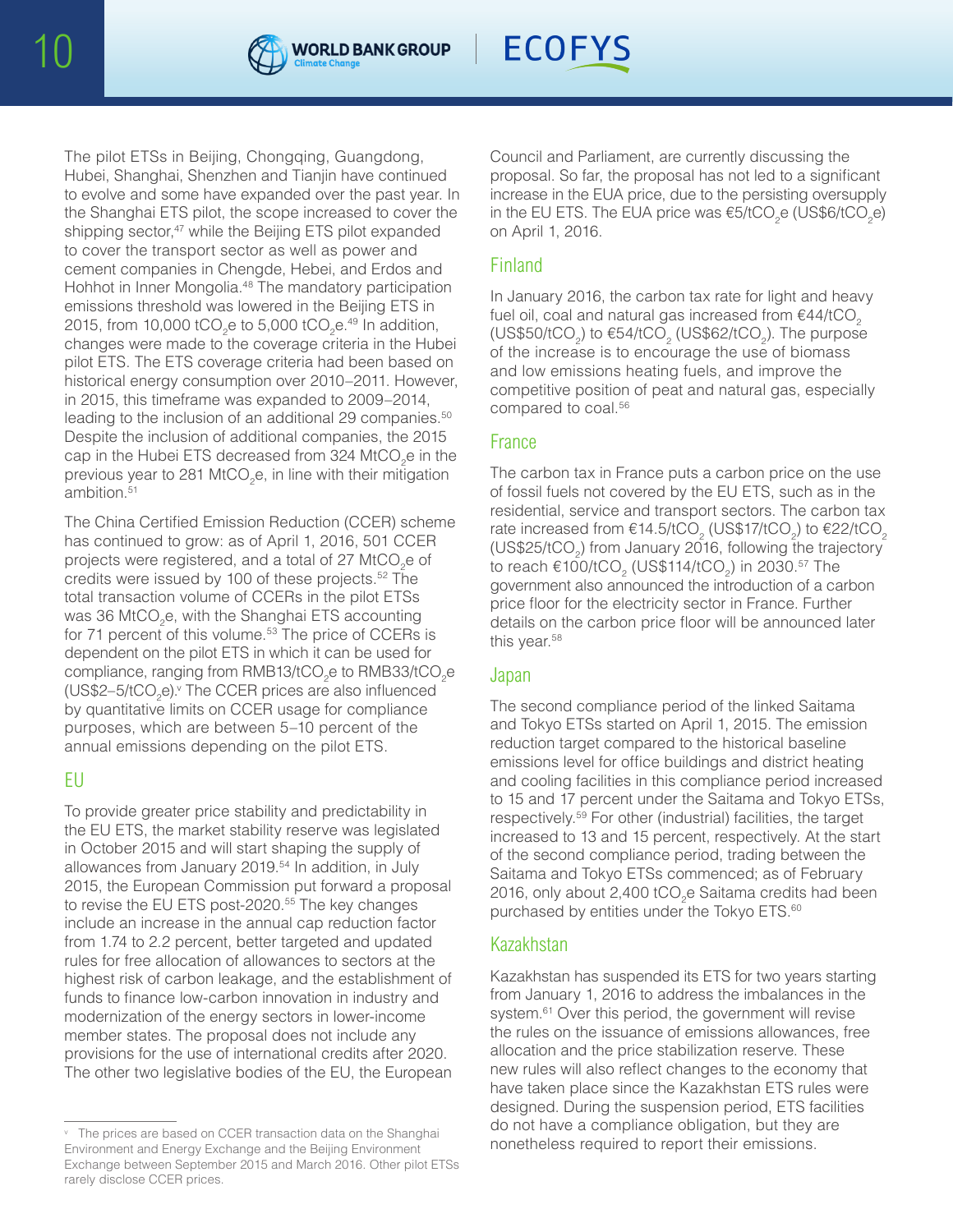



# Mexico

Since the implementation of the carbon tax in 2014, the tax has generated almost US\$1 billion in revenue.<sup>62</sup> The existing carbon tax in combination other climate initiatives, for example, the framework for a registry of national emissions and Clean Energy Certificates, are expected to enable a carbon market in 2018.

# New Zealand

International trade of Kyoto credits in the New Zealand Emission Unit Register (NZ EUR) ceased on November 18, 2015,<sup>63</sup> after New Zealand met its compliance obligation from the first commitment period of the Kyoto Protocol. Any holders of New Zealand Assigned Amount Units (AAUs) will be provided with an equivalent number New Zealand Units. All other Kyoto units from the first commitment period in the NZ EUR will be cancelled in 2016. The New Zealand Government is currently reviewing the ETS, with a focus on the implications of removing the "one-for-two" transitional measure. This measure currently allows non-forestry ETS facilities to surrender one emission allowance for every two tons of CO<sub>2</sub>e emitted, thereby halving their compliance obligation.64

# **Norway**

In 2016, the carbon tax rate in Norway ranges between  $NOK29-436/tCO_2e$  (US\$4-53/tCO<sub>2</sub>e), depending on the fuel and sector, compared to NOK25-427/tCO<sub>2</sub>e (US\$3–52/tCO<sub>2</sub>e) in 2015.<sup>65</sup> The Norwegian Government is considering reforms to the current carbon taxation system, which would introduce a single tax rate of NOK420/tCO $_2$ e (US\$51/tCO $_2$ e) for all non-ETS sectors. $^{66}$ 

# Republic of Korea

Since the start of the Republic of Korea ETS on January 1, 2015, there have been low volumes of trade on the allowance market. No transactions took place between January 16 and October 6, 2015, and the total transaction volume in 2015 was 0.3 MtCO<sub>2</sub>e, representing a small share of the 573 MtCO<sub>2</sub>e cap.<sup>67</sup> In 2016, trade remains limited—as of May 1, 2016 the most recent trade took place on April 18, 2016, at a record high of KRW18,450/tCO<sub>2</sub>e (US\$16/tCO<sub>2</sub>e). The limited allowance trade has led to high demand for Korean offset credits over the past year, including Korean CERs, $w$  which are also eligible for compliance under the ETS. Korean offsets credits are now priced at a similar level to Korean allowances.68

# Slovenia

On April 1, 2016, Slovenia brought its carbon tax law in line with EU rules by removing exemptions on liquefied petroleum gas and natural gas.69 A carbon tax rate of €17/tCO<sub>2</sub>e (US\$20/tCO<sub>2</sub>e) now applies to these fossil fuels; this rate also applies to other fossil fuels.

# South Africa

In November 2015, South Africa published a draft Carbon Tax Bill, which announced a delayed start date of January 1, 2017.<sup>70</sup> Under the draft legislation, offsets can be used for compliance and tax exemptions starting from 60 percent up to a maximum of 95 percent will apply. This means that the effective tax rate will be between R6–48/tCO<sub>2</sub>e (US\$0.4–3/tCO<sub>2</sub>e), compared to the full tax rate of R120/tCO<sub>2</sub>e (US\$8/tCO<sub>2</sub>e). Following a public consultation process, South Africa is currently revising the bill.

# **Switzerland**

On March 23, 2016, Switzerland's Federal Council approved the Paris Agreement and announced plans to revise the Federal Act on the Reduction of CO<sub>2</sub> Emissions (CO<sub>2</sub> Act).<sup>71</sup> This revised CO<sub>2</sub> Act could result in an increase in the carbon tax rate from the current level of CHF84/tCO<sub>2</sub>e (US\$88/tCO<sub>2</sub>e). A public consultation on the revision of the CO<sub>2</sub> Act will be held in summer 2016.

Following eight rounds of negotiations which started in 2011, Switzerland and the EU completed negotiations on January 25, 2016 to link their ETSs.72 The agreement needs to be signed and ratified by both sides before it can enter into force. The timeline for this step is open. When the agreement enters into force, Switzerland needs to have integrated the aviation sector into its ETS to be consistent with the sectoral coverage of the EU ETS.73

# Ukraine

The Ukrainian Government published a concept ETS legislation in September 2015.74 The legislation aims to establish an ETS which is in line with the EU ETS from 2017, with a goal to join the EU ETS in 2019. The full legislation is expected by late 2016.75

<sup>w</sup> CERs need to be canceled before they can be converted to Korean offsets.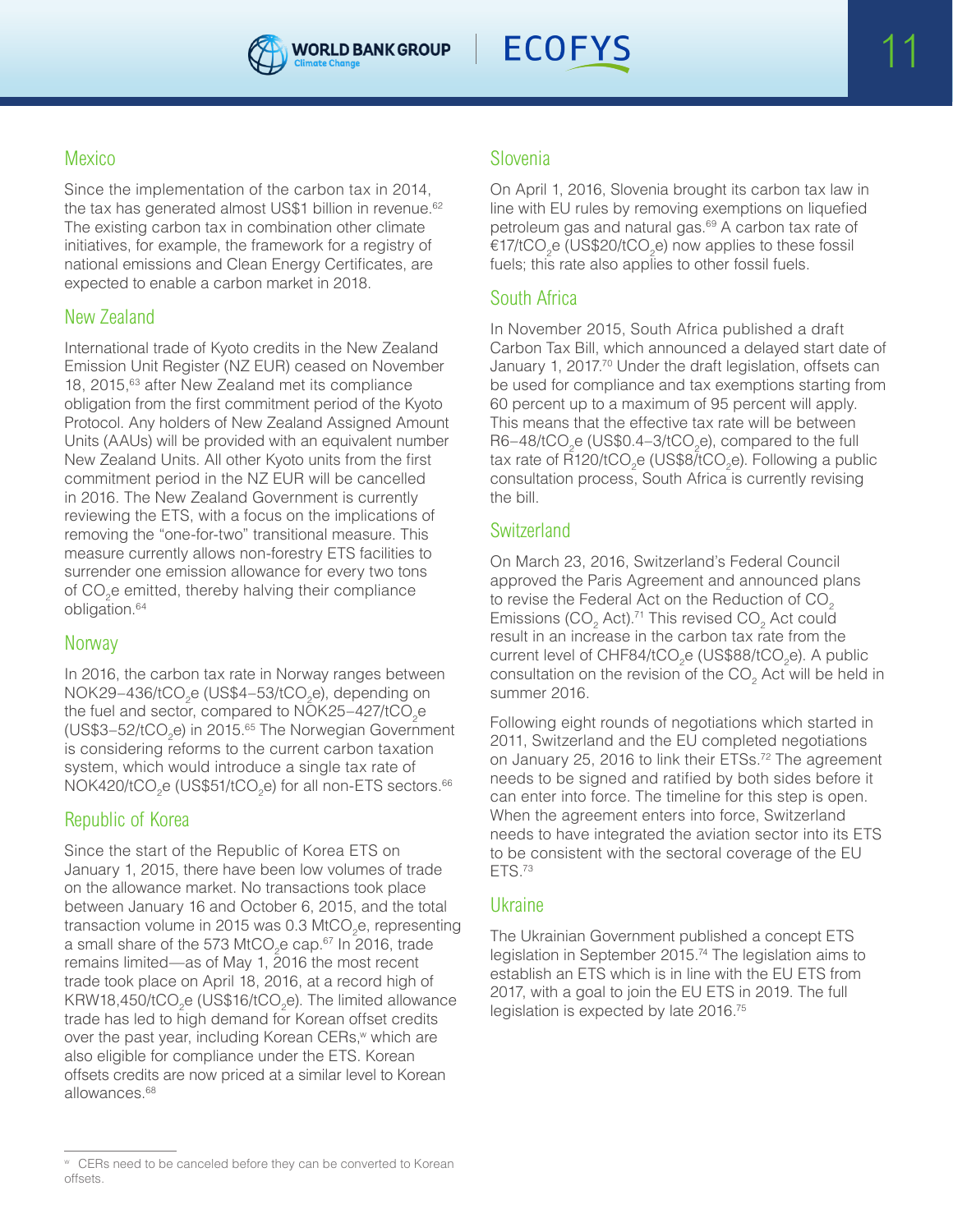



# United States

On a national level, the final rules of the US Environmental Protection Agency's Clean Power Plan (CPP) were announced on August 3, 2015.76 The CPP aims to reduce emissions in the power sector by 32 percent of 2005 levels by 2030. Each state has an individual target and states have the flexibility to choose their own compliance mechanisms, including emissions trading.77 Following legal action by some states, the US Supreme Court suspended the implementation of the CPP on February 9, 2016 pending a judicial review.<sup>78</sup> Nonetheless, some states continue to support and prepare for the implementation of the CPP,<sup>79</sup> including California and the RGGI states.<sup>80</sup>

Developments on the subnational level include the 2016 program review of the Regional Greenhouse Gas Initiative (RGGI). This review is currently underway and focuses on post-2020 cap setting, flexibility mechanisms and broadening the RGGI market.<sup>81</sup> In addition, New York—one of the RGGI states—is engaging with other RGGI states to investigate linking RGGI to the linked California and Québec Cap-and-Trade programs, as well as the planned Ontario ETS.<sup>82</sup>

There has been mixed progress on the other ETSs under consideration in the US. In January 2016, Washington State released its draft Clean Air Rule which would establish an ETS in 2017 covering about 60 percent of the state's GHG emissions.<sup>83</sup> The rule will be updated by spring 2016, and adoption is expected by summer 2016.84 In Oregon, various bills were launched in the past year to establish an ETS; however, these bills were not passed by the legislature.<sup>x</sup> Despite these difficulties, Oregon continues to actively consider the implementation of market-based approaches to reduce GHG emissions.<sup>85</sup>

# Corporate carbon pricing update

Corporate carbon pricing is now becoming a widely used tool for corporate strategic investment decisions, helping companies shift to lower-carbon business models. In 2015, 435 companies reported to CDP that they are using an internal price on carbon—almost a threefold increase from the previous year.<sup>86</sup> An additional 583 companies stated that they are planning to implement an internal carbon price over the course of 2016–2017.87 Of the companies that have publicly disclosed that they are using an internal price on carbon, 94 percent are

located in countries where mandatory carbon pricing is in place, scheduled for implementation or under consideration at a national or subnational level. The reported corporate carbon prices in use are diverse, ranging from US\$1/tCO<sub>2</sub>e to US\$357/tCO<sub>2</sub>e. This range is broader than the mandatory carbon price range, indicating that some companies are moving beyond the use of internal carbon pricing as a strategic risk management tool to evaluate the potential impact of carbon pricing initiatives on their operations. These companies are also using it to explore cost savings and revenue opportunities through innovation. The UNGC has called for businesses to adopt an internal carbon price of at least US\$100/tCO<sub>2</sub>e by 2020, which will be needed to keep GHG emissions consistent with a 1.5-2°C pathway.<sup>88</sup> In 2015, six companies disclosed internal carbon pricing levels that are consistent with this recommendation.

Together with the CPLC,<sup>89</sup> other initiatives have provided substantial technical information, allowing government and businesses leaders to take informed decisions on policy design and implementation. The Partnership for Market Readiness provides support to prepare and implement climate change mitigation policies including carbon pricing initiatives—in order to scale up GHG mitigation.<sup>90</sup> The World Bank's Networked Carbon Markets is exploring how a future international carbon market could accommodate a "patchwork" of different, domestic climate actions.<sup>91</sup> Through the Caring for Climate initiative's Business Leadership Criteria on Carbon Pricing, companies are also demonstrating their commitment to leadership on corporate carbon pricing.<sup>92</sup> As of February 2016, 67 companies have committed to align with the criteria: setting a material internal carbon price, showing public support for carbon pricing and communication on these activities.

In addition, institutional investors are actively engaging with governments on the risks of weak climate policy and the need for a carbon price through the Global Investor Statement on Climate Change.<sup>93</sup> As of December 2015, 409 institutional investors representing over US\$24 trillion in assets had signed the statement. Signatories to the statement commit to engage with governments to support climate finance, assess low-carbon investment opportunities, and build capacity to assess their climate risks and opportunities. They will also work with the companies in which they invest to minimize climate risks.

Between January 2015 and April 2016, bills to introduce carbon pricing have been proposed to both the House (HB3176, HB3250, HB3252, HB3470) and the Senate (SB965 and SB1574-A) of Oregon.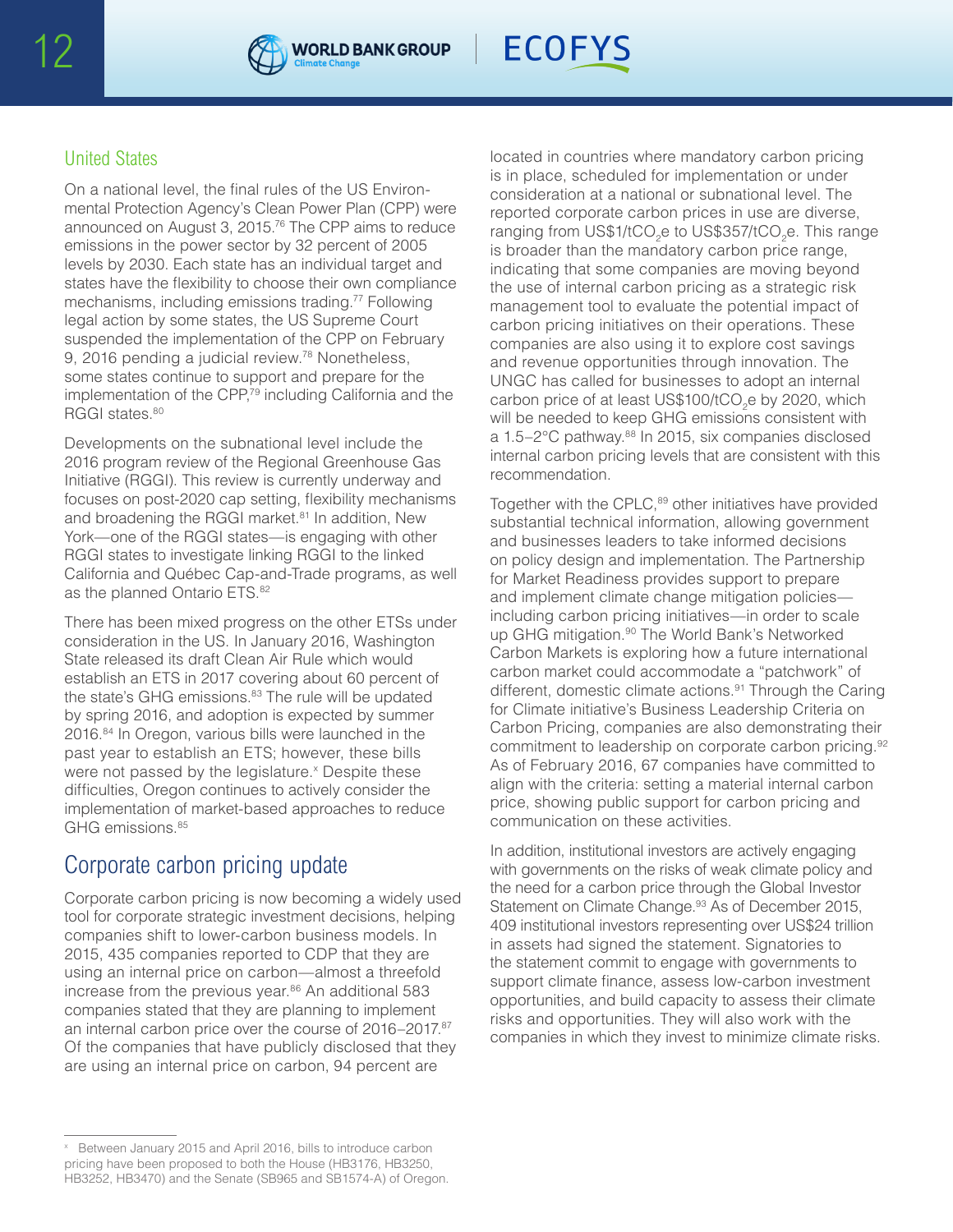



# References

<sup>1</sup> Source: UNFCCC, *Historic Paris Agreement on Climate Change - 195 Nations Set Path to Keep Temperature Rise Well Below 2 Degrees Celsius*, December 12, 2015, http://newsroom.unfccc.int/unfcccnewsroom/finale-cop21/.

<sup>2</sup> Source: UNFCCC, *Opening for Signature and High-Level Signature Ceremony Convened by the UN Secretary-General*, April 22, 2016, http://unfccc.int/paris\_agreement/items/9511.php.

<sup>3</sup> Source: NOAA National Centers for Environmental Information, *State of the Climate: Global Analysis for Annual 2015*, n.d., accessed April 6, 2015.

<sup>4</sup> Source: UNFCCC, *Synthesis Report on the Aggregate Effect of the Intended Nationally Determined Contributions*, October 30, 2015.

<sup>5</sup> Source: World Bank, *Leaders Unite in Calling for a Price on Carbon Ahead of Paris Climate Talks*, October 19, 2015, http://www.worldbank. org/en/news/press-release/2015/10/19/leaders-unite-in-calling-for-aprice-on-carbon-ahead-of-paris-climate-talks.

<sup>6</sup> Source: Carbon Pricing Leadership, *Homepage*, accessed May 5, 2016, http://www.carbonpricingleadership.org/.

<sup>7</sup> Source: Federal Ministry for the Environment, Nature Conservation, Building and Nuclear Safety, *G7 Opens Carbon Market Platform to Countries Worldwide*, December 2015.

<sup>8</sup> Source: Ministry for the Environment, *Ministerial Declaration on Carbon Markets*, December 12, 2015.

<sup>9</sup> Source: National Development and Reform Commission, *China Starts the National Carbon Emissions Trading System in 2017*, September 26, 2015, http://qhs.ndrc.gov.cn/qjfzjz/201509/t20150930\_753474.html.  $10$  Ibid.

<sup>11</sup> Source: CDP, *Putting a Price on Risk: Carbon Pricing in the Corporate World*, January 28, 2016.

<sup>12</sup> Source: United Nations Global Compact, *UN Global Compact Calls on Companies to Set \$100 Minimum Internal Price on Carbon*, April 22, 2016, https://www.unglobalcompact.org/news/3381-04-22-2016. <sup>13</sup> Source: CDP, *Putting a Price on Risk: Carbon Pricing in the Corporate World*, September 2015.

<sup>14</sup> Source: World Bank, *Leaders Set Landmark Global Goals for Pricing Carbon Pollution*, April 12, 2016, http://www.worldbank.org/en/news/ press-release/2016/04/21/leaders-set-landmark-global-goals-forpricing-carbon-pollution.

<sup>15</sup> Source: UNFCCC, Paris Agreement - Status of Ratification, accessed May 6, 2016, http://unfccc.int/paris\_agreement/items/9444.php. <sup>16</sup> Source: World Bank, *Carbon Pricing: It's on the Move*, November 30, 2015, http://www.worldbank.org/en/news/feature/2015/11/30/carbonpricing-its-on-the-move.

<sup>17</sup> Source: UNFCCC, *Synthesis Report on the Aggregate Effect of the Intended Nationally Determined Contributions*, October 30, 2015. <sup>18</sup> Source: European Commission, *Updated Information on Exchange and International Credit Use in the EU ETS*, May 2, 2016, http:// ec.europa.eu/clima/news/articles/news\_2016050201\_en.htm. <sup>19</sup> Source: UNFCCC, *Annual Report of the Executive Board of the Clean Development Mechanism to the Conference of the Parties Serving as the Meeting of the Parties to the Kyoto Protocol*, November 12, 2015.

<sup>20</sup> Source: UNFCCC, *Options for Using the Clean Development Mechanism as a Tool for Other Uses*, February 22, 2016. <sup>21</sup> Source: Ibid.

<sup>22</sup> Source: World Bank, *Carbon Pricing: It's on the Move*, November 30, 2015, http://www.worldbank.org/en/news/feature/2015/11/30/carbonpricing-its-on-the-move.

<sup>23</sup> Source: Green Climate Fund, *Decisions of the Board – Twelfth Meeting of the Board*, March 29, 2016.

<sup>24</sup> Source: ICAO, *Market-Based Measures*, accessed April 6, 2016, http://www.icao.int/environmental-protection/Pages/market-basedmeasures.aspx.

<sup>25</sup> Source: ICAO, *Draft Assembly Resolution Text on a Global Market-Based Measure Scheme*, March 11, 2016.

<sup>26</sup> Source: UNFCCC, *Annual Report of the Executive Board of the Clean Development Mechanism to the Conference of the Parties Serving as the Meeting of the Parties to the Kyoto Protocol*, November 12, 2015.

<sup>27</sup> Source: Australian Government Clean Energy Regulator, *About the Emissions Reduction Fund*, February 15, 2016, http://www. cleanenergyregulator.gov.au/ERF/About-the-Emissions-Reduction-Fund. <sup>28</sup> Source: Australian Government Clean Energy Regulator, *The Safeguard Mechanism*, January 13, 2016, http://www. cleanenergyregulator.gov.au/ERF/About-the-Emissions-Reduction-Fund/the-safeguard-mechanism.

<sup>29</sup> Source: Ibid.

<sup>30</sup> Source: Australian Government Clean Energy Regulator, *The Safeguard Mechanism - Overview*, April 6, 2016, http://www. environment.gov.au/climate-change/emissions-reduction-fund/ publications/factsheet-erf-safeguard-mechanism.

<sup>31</sup> Source: Canadian Intergovernmental Conference Secretariat, *Vancouver Declaration on Clean Growth and Climate Change*, March 3, 2016.

<sup>32</sup> Source: Government of British Columbia, *Explore B.C.'s LNG Projects*, accessed April 5, 2016, https://engage.gov.bc.ca/lnginbc/ lng-projects/.

<sup>33</sup> Source: Alberta Government, *Carbon Pricing*, accessed April 5, 2016, http://www.alberta.ca/climate-carbon-pricing.cfm.

<sup>34</sup> Source: Alberta Government, *Climate Change and Emissions*  Management Act: Specified Gas Emitters Regulation, December 23, 2015.

<sup>35</sup> Source: Alberta Government, *Fiscal Plan 2016-19*, April 14, 2016. <sup>36</sup> Source: Manitoba Government, *Memorandum of Understanding Concerning Concerted Climate Change Actions and Market-Based Mechanisms*, December 7, 2015.

<sup>37</sup> Source: Manitoba Government, *Manitoba Introduces Comprehensive Plan to Address Climate Change, Create Green Jobs*, December 3, 2015, http://news.gov.mb.ca/news/index.html?item=36950.

38 Source: Ontario Ministry of the Environment and Climate Change, *Cap and Trade System to Limit Greenhouse Gas Pollution in Ontario*, April 13, 2015, https://news.ontario.ca/opo/en/2015/04/cap-and-tradesystem-to-limit-greenhouse-gas-pollution-in-ontario.html.

<sup>39</sup> Source: Ontario Ministry of the Environment and Climate Change, *Ontario Posts Cap and Trade Regulation*, February 25, 2016, https:// news.ontario.ca/ene/en/2016/02/ontario-posts-cap-and-traderegulation.html.

<sup>40</sup> Source: Ontario Ministry of Finance, *Jobs for Today and Tomorrow: 2016 Ontario Budget*, February 23, 2016.

<sup>41</sup> Source: Government of Ontario, *Ontario's Climate Change Strategy*, December 18, 2015.

<sup>42</sup> Source: National Development and Reform Commission, *China Starts the National Carbon Emissions Trading System in 2017*, September 26, 2015, http://qhs.ndrc.gov.cn/qjfzjz/201509/t20150930\_753474.html. <sup>43</sup> Source: National Development and Reform Commission,

*Notice on the Focus Work for Realising a Well-Operating National Emissions Trading System*, January 11, 2016, http://qhs.ndrc.gov.cn/ qjfzjz/201601/t20160122\_791850.html.

<sup>44</sup> Source: IdeaCarbon, *Guangdong Will Have 266 Companies in China's Domestic Carbon Market*, March 15, 2016, www.ideacarbon. org/archives/31368.

<sup>45</sup> Source: Chongqing Development and Reform Commission, *Chongqing Municipal Development and Reform Commission Respond to the Offer to Be Included in the List of Enterprises in the Domestic Emissions Trading Market*, February 22, 2016, http://www.cqdpc.gov. cn/article-1-22585.aspx.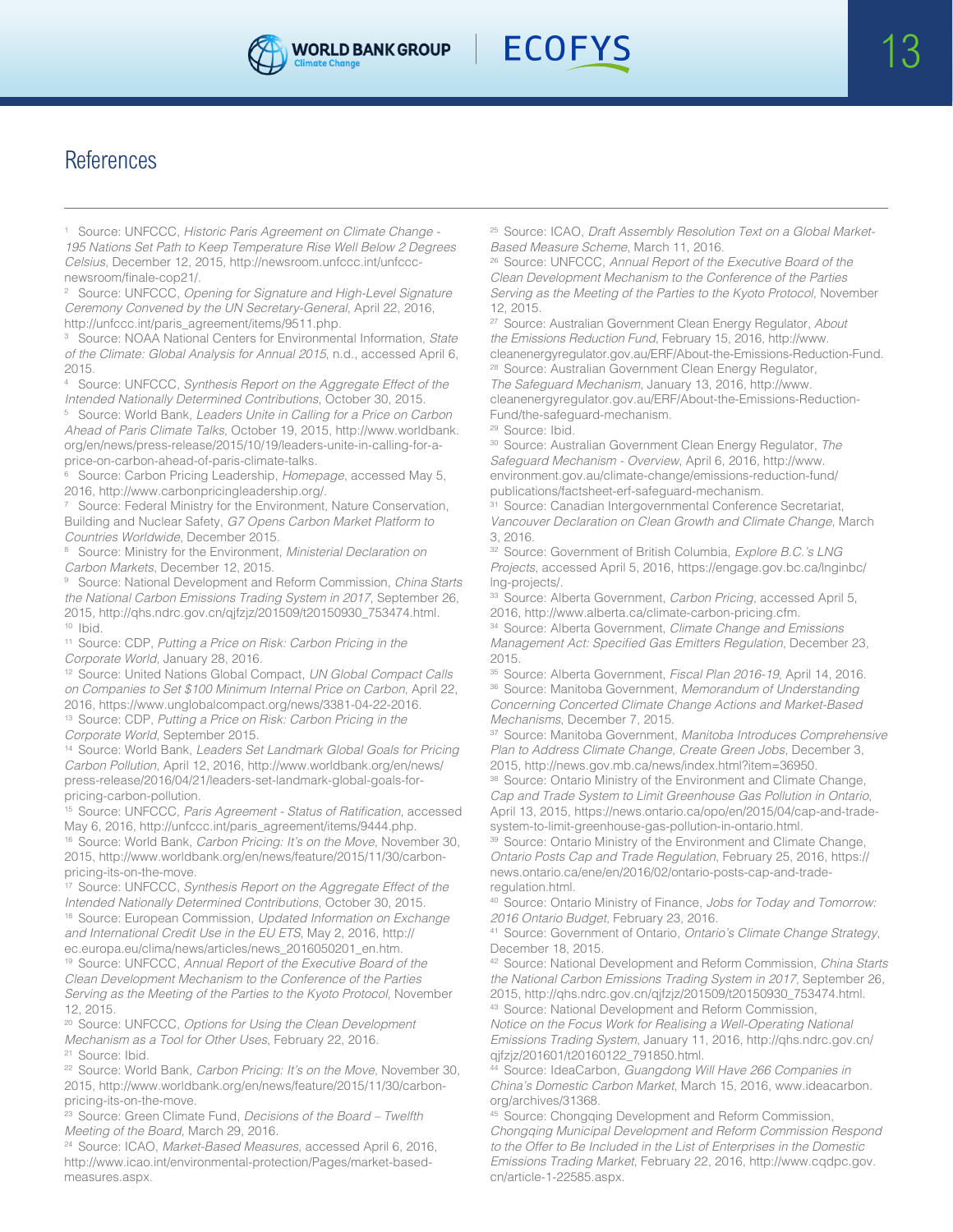



<sup>46</sup> Source: IdeaCarbon, *Guangdong Will Have 266 Companies in China's Domestic Carbon Market*, March 15, 2016, www.ideacarbon. org/archives/31368.

<sup>47</sup> Source: Shanghai Municipal Development and Reform Commission, *On the Issuance of the Shanghai Carbon Emissions Units*, February 22, 2016, http://www.shdrc.gov.cn/gk/xxgkml/zcwj/zgjjl/23039.htm.

<sup>48</sup> Source: Beijing Municipal Commission of Development and Reform, *Beijing, Inner Mongolia, Hohhot and Ordos Conduct Inter-Regional Cooperation in the Trade of Carbon Emissions*, March 24, 2016, http:// www.bjpc.gov.cn/zwxx/tztg/201603/t10058058.htm. <sup>49</sup> Source: Ibid.

<sup>50</sup> Source: Hubei Provincial Development and Reform Commission, *The Provincial Development and Reform Commission on the Issuance of Carbon Emission Units and Allocation Plan of Hubei Province*, November 25, 2015.

<sup>51</sup> Source: Ibid.

<sup>52</sup> Source: National Development and Reform Commission, *China*  Certified Emission Reduction Exchange Info-Platform, accessed April 5, 2016, http://cdm.ccchina.gov.cn/ccer.aspx.

<sup>53</sup> Source: Shanghai Environment and Energy Exchange, *Homepage*, accessed April 5, 2016, http://www.cneeex.com/.

<sup>54</sup> Source: European Commission, *Structural Reform of the European Carbon Market*, accessed April 5, 2016, http://ec.europa.eu/clima/ policies/ets/reform/index\_en.htm.

<sup>55</sup> Source: European Commission, *Amending Directive 2003/87/EC to Enhance Cost-Effective Emission Reductions and Low-Carbon Investments*, July 15, 2015.

<sup>56</sup> Source: Finlex Data Bank, *Government Proposal to Parliament to Amend the Legislation on the Taxation of Energy*, September 28, 2015. 57 Source: French Ministry of the Environment, Energy and the Sea, *The Taxation of Energy Products Applicable in 2016*, February 16,

2016, http://www.developpement-durable.gouv.fr/La-fiscalite-desproduits,11221.html.

58 Source: French Ministry of Foreign Affairs and International Development, Official Statements on Foreign Policy on May 6, 2016, April 25, 2016, http://basedoc.diplomatie.gouv.fr/vues/Kiosque/ FranceDiplomatie/kiosque.php?type=bafr.

<sup>59</sup> Source: Tokyo Metropolitan Government Bureau of Environment, *Greenhouse Gas Emissions Reduction Commitments and Emissions Trading Scheme*, May 30, 2014.

<sup>60</sup> Source: Tokyo Metropolitan Government Bureau of Environment, *Emissions Trading Data*, February 2016.

<sup>61</sup> Source: Ministry of Energy of the Republic of Kazakhstan, *Press Release on the Improvement of the Ecological Legislation of the Republic of Kazakhstan*, March 10, 2016, http://energo.gov.kz/index. php?id=5181.

<sup>62</sup> Source: Minister of Environment Rafael Pacchiano Alamán, *CPLC High-Level Assembly Inaugural Meeting*, April 15, 2016.

<sup>63</sup> Source: Government of New Zealand, *Emissions Unit Register*, accessed April 5, 2016, http://www.eur.govt.nz/.

<sup>64</sup> Source: New Zealand Ministry for the Environment, *New Zealand Emissions Trading Scheme Review 2015/16*, November 2015.

<sup>65</sup> Source: Norwegian Department of Finance, *Taxes, Fees and Customs in 2016*, September 25, 2015.

<sup>66</sup> Source: Government of Norway, *Pricing the Environment*, December 9, 2015.

<sup>67</sup> Source: Korea Exchange, *Daily / Closing Price*, accessed April 28, 2016, http://global.krx.co.kr/contents/GLB/05/0506/0506030102/ GLB0506030102.jsp.

<sup>68</sup> Source: Ibid.

<sup>69</sup> Source: Government of Slovenia, *Environmental Tax Regulation on Air Pollution Caused by the Emission of Carbon Dioxide*, March 25, 2016. <sup>70</sup> Source: Government of South Africa, *Draft Carbon Tax Bill*, November 2, 2015.

<sup>71</sup> Source: Swiss Federal Office of the Environment, *Climate Change:*  Bundesrat Approves Paris Agreement and Defines Future Benchmarks, March 23, 2016, http://www.bafu.admin.ch/klima/03449/12696/index. html?lang=de&msg-id=61096.

<sup>72</sup> Source: Swiss Federal Office of the Environment, *Linking of the Emission Trading Systems of Switzerland and the EU: Negotiation Process*, January 25, 2016, http://www.bafu.admin.ch/ klima/13877/14510/14882/14883/index.html?lang=en.

<sup>73</sup> Source: Swiss Federal Office of the Environment, *Linking the Swiss and EU Emissions Trading Schemes*, January 25, 2016, http://www. bafu.admin.ch/klima/13877/14510/14882/index.html?lang=en.

<sup>74</sup> Source: Ukrainian Ministry of Ecology and Natural Resources of Ukraine, *Concept Implementation in Ukraine: Permission of a Trading System Unit for Greenhouse Gas Emissions under Directive 2003/87/ EC*, September 14, 2015.

<sup>75</sup> Source: National Accreditation Agency of Ukraine, *Implementation of ISO Standard 14065: 2015*, April 6, 2016, http://naau.org.ua/ vprovadzhennya-standartu-dstu-iso-14065-2015/.

<sup>76</sup> Source: United States Environmental Protection Agency, *Overview of the Clean Power Plan*, August 6, 2015.

<sup>77</sup> Source: Environmental Protection Agency, *Carbon Pollution Emission Guidelines for Existing Stationary Sources: Electric Utility Generating Units; Final Rule*, October 23, 2016.

<sup>78</sup> Source: State of West Virginia, *Proposed EPA Rules for New and Existing Coal-Fired Power Plants*, accessed April 4, 2016, http://www. ago.wv.gov/publicresources/epa/Pages/default.aspx.

<sup>79</sup> Source: Attorney General of New York, *Joint Statement By A.G. Schneiderman, States, Cities And Counties In Response To Temporary Stay Of Clean Power Plan*, February 10, 2016, http://www.ag.ny.gov/ press-release/joint-statement-ag-schneiderman-states-cities-andcounties-response-temporary-stay.

80 Source: California Environmental Protection Agency Air Resources Board, *Amendments to Mandatory Reporting and Cap-and-Trade Regulations*, February 26, 2016.

<sup>81</sup> Source: RGGI, *Key Items for 2016 Program Review Stakeholder Discussions: Program Elements and EPA Clean Power Plan (CPP)*, November 17, 2015.

<sup>82</sup> Source: New York State, *Governor Cuomo, Joined By Vice President Gore, Announces New Actions to Reduce Greenhouse Gas Emissions and Lead Nation on Climate Change*, December 14, 2015.

<sup>83</sup> Source: State of Washington Department of Ecology, *Ecology Releases Draft Rule to Cap Carbon Pollution*, January 6, 2016, http:// www.ecy.wa.gov/news/2016/002.html.

<sup>84</sup> Source: State of Washington Department of Ecology, *Public Input Spurs Updates to Clean Air Rule, Ecology to Incorporate Feedback into New Draft Rule*, February 26, 2016, http://www.ecy.wa.gov/ news/2016/026.html.

<sup>85</sup> Source: State of Oregon, *Senate Bill 5701*, February 25, 2016. <sup>86</sup> Source: CDP, *Putting a Price on Risk: Carbon Pricing in the* 

*Corporate World*, January 28, 2016.

<sup>87</sup> Source: Ibid.

<sup>88</sup> Source: United Nations Global Compact, *UN Global Compact Calls on Companies to Set \$100 Minimum Internal Price on Carbon*, April 22, 2016, https://www.unglobalcompact.org/news/3381-04-22-2016.

<sup>89</sup> Source: Carbon Pricing Leadership, *Leadership Coalition*, accessed April 7, 2016, http://www.carbonpricingleadership.org/leadershipcoalition/. For additional information about the CPLC, please refer to the session "At a Glance".

<sup>90</sup> Source: Partnership for Market Readiness, *Supporting Action for Climate Change Mitigation*, March 23, 2016, https://www.thepmr.org/ content/supporting-action-climate-change-mitigation.

<sup>91</sup> Source: World Bank, *Networked Carbon Markets*, November 11, 2015.

<sup>92</sup> Source: Caring for Climate, *Carbon Pricing*, accessed April 7, 2016, http://caringforclimate.org/workstreams/carbon-pricing/.

<sup>93</sup> Source: Investor Platform for Climate Actions, *Investor Actions*, accessed April 7, 2016, http://investorsonclimatechange.org/.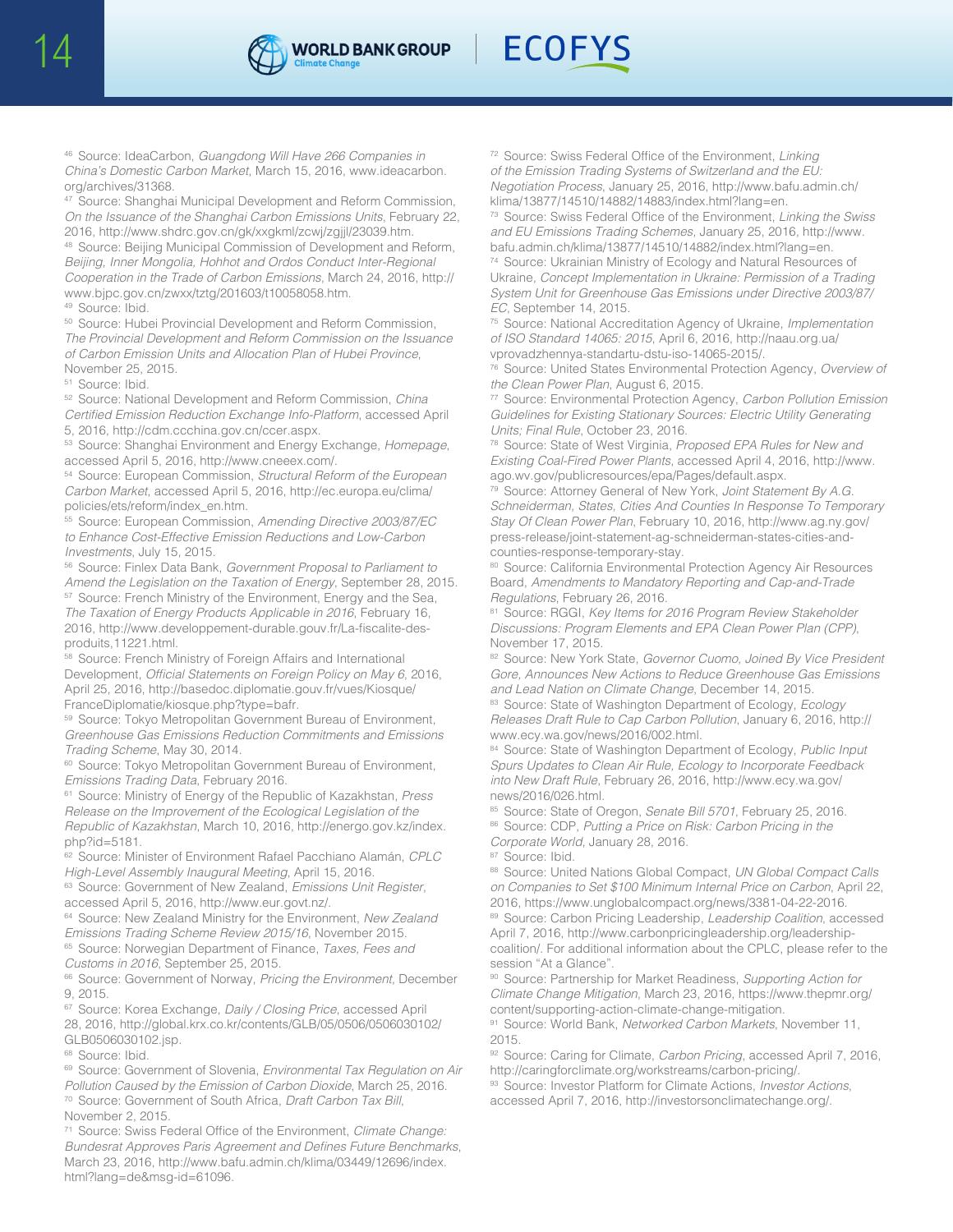



# Imprint

#### **© 2016 International Bank for Reconstruction and Development/The World Bank**

1818 H Street NW, Washington DC 20433 Telephone: 202-473-1000; Internet: www.worldbank.org Some rights reserved 1 2 3 4 18 17 16

This work is a product of the staff of The World Bank with external contributions. The findings, interpretations, and conclusions expressed in this work do not necessarily reflect the views of The World Bank, its Board of Executive Directors, or the governments they represent. The World Bank does not guarantee the accuracy of the data included in this work. The boundaries, colors, denominations, and other information shown on any map in this work do not imply any judgment on the part of The World Bank concerning the legal status of any territory or the endorsement or acceptance of such boundaries.

Nothing herein shall constitute or be considered to be a limitation upon or waiver of the privileges and immunities of The World Bank, all of which are specifically reserved.

#### **Rights and Permissions**

#### $\odot$  $\left($ cc

This work is available under the Creative Commons Attribution 3.0 IGO license (CC BY 3.0 IGO) http:// creativecommons.org/licenses/by/3.0/igo. Under the Creative Commons Attribution license, you are free to copy, distribute, transmit, and adapt this work, including for commercial purposes, under the following conditions:

**Attribution**—Please cite the work as follows: World Bank and Ecofys. 2016. "Carbon Pricing Watch 2016" (May), Washington, DC. Doi: 978-1-4648-0930-9-1 License: Creative Commons Attribution CC BY 3.0 IGO

**Translations**—If you create a translation of this work, please add the following disclaimer along with the attribution: This translation was not created by The World Bank and should not be considered an official World Bank translation. The World Bank shall not be liable for any content or error in this translation.

**Adaptations**—If you create an adaptation of this work, please add the following disclaimer along with the attribution: This is an adaptation of an original work by The World Bank. Responsibility for the views and opinions expressed in the adaptation rests solely with the author or authors of the adaptation and are not endorsed by The World Bank.

**Third-party content**—The World Bank does not necessarily own each component of the content contained within the work. The World Bank therefore does not warrant that the use of any third-party-owned individual component or part contained in the work will not infringe on the rights of those third parties. The risk of claims resulting from such infringement rests solely with you. If you wish to re-use a component of the work, it is your responsibility to determine whether permission is needed for that re-use and to obtain permission from the copyright owner. Examples of components can include, but are not limited to, tables, figures, or images.

All queries on rights and licenses should be addressed to the Publishing and Knowledge Division, The World Bank, 1818 H Street NW, Washington, DC 20433, USA; fax: 202-522-2625; e-mail: pubrights@worldbank.org.

ISBN (electronic): 978-1-4648-0930-9-1 DOI: 10.1596/978-1-4648-0930-9-1

Design: Meike Naumann Visuelle Kommunikation